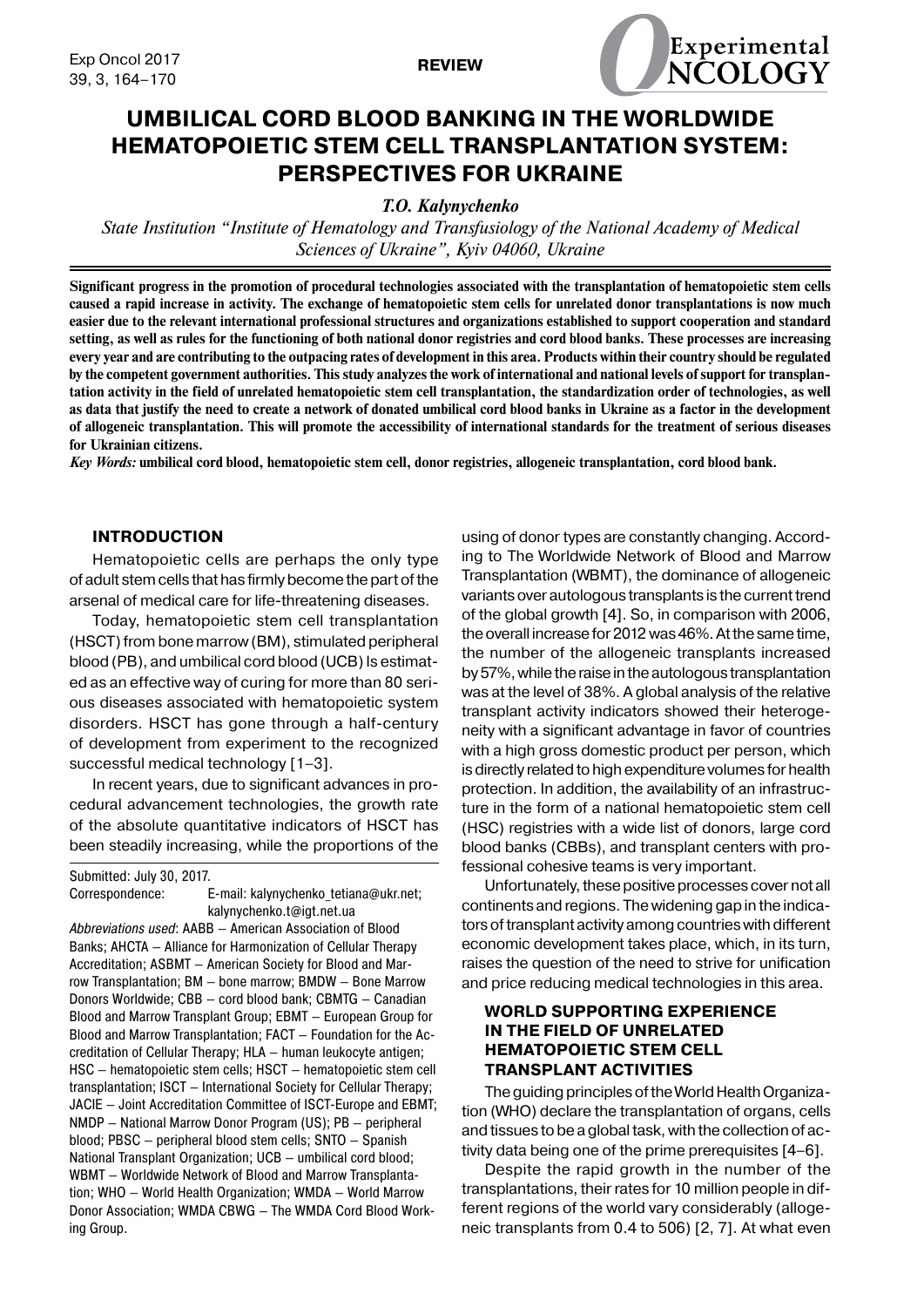in areas with a large number of transplantations, these numbers are far from oversaturation. For example, in the USA only a third of those patients who needed unrelated transplantation had a preliminary search for a donor in the National Marrow Donor Registry [7].

Thus, the question of how best to organize transplant activity is still open. A number of international non-governmental and non-profit organizations are engaged in scientific and practical issues in this field.

The WBMT, which has formal relations with WHO, has undertaken the mission of promoting best practices in HSCT area, as well as stem cell donation and cellular therapy. Its goal is to participate in scientific and educational activities and undertakings exclusively [8].

At the national level, government agencies are engaged in the development of a transplant system. They take care of creating and supporting the operation of the infrastructure to ensure the healthcare activities for organ and tissue transplantation.

One of the most important components of such a country's infrastructure in the HSCT sphere is the national donor HSC registries that act as information databases and containing data on the voluntary donors (individual code, personal data, human leukocyte antigen (HLA) phenotype, information on their condition health at the time of entry into the registry database), and also include the data on the cryopreserved UCB units in the CBBs for unrelated transplantations.

A registry functions as a hub between different entities involved in the transplant process. The different entities connected to each other in different ways, depending on the country and the roles the registry chooses to take on [9].

One of the main voluntary organizations is The World Marrow Donor Association (WMDA). This is representative of blood stem cell donor registries, CBBs, other organizations and individuals with an interest in blood stem cell transplantation. According to its standards, the registry is "an organization responsible for coordinating of the search hematopoietic progenitor cells from donors (including cord blood) unrelated to the potential recipient".

At the urging of the WMDA, the HSC registries should be a resource of information on the regulatory rules of the countries in which they operate, as well as information on national and international partners [10]. Such registries have existed for more than 25 years. Today, most of them are united by The Bone Marrow Donors Worldwide (BMDW) as an international service [11]. The BMDW creates, provides, maintains and optimizes an electronic data bank with centralized data on HLA phenotypes and other relevant stem cell donor data from volunteers and cryopreserved UCB products and makes them available for search in the interests of the particular recipient, and does other related activities. Since January 2017 BMDW has become a service of the WMDA [11].

In turn, WMDA, which has been operating since 1994, has grown into a global association, representing donor registries, CBBs, donor centers, and transplant hospitals from 52 different countries [9]. Due to the fact that approximately 46% of HSC products cross borders, the goal of unrelated transplantation for the exchange cooperation between international registries is the WMDA mission [10, 12].

According to various sources, one in 1500 potential HSC donors becomes real. If the preliminary search yields about 10 thousand variants, then this is a good result for the prospect of obtaining the highest degree of compatibility. When restricting the list of 20 individuals, the search can be lengthy and ineffective. The high cost of searching and activating donors in the foreign registries makes the transplantation almost impossible for the ordinary citizens of the countries that are not in the global donor network.

Allowing to the WMDA standards [9], the cell collection center must be independent of the transplant center, both territorially and legally. The donor has the right to refuse a survey and donation at any stage without explaining the reason, which much slows down the selection and testing. In the early post-donation period, the donor remains under medical supervision of the cell collection center. His Registry carries out further medical care and monitoring of his health. As for related donors, the issues connected to their servicing have not been completely settled. A potential conflict of interest is the possible participation of the same team in the observation of both the donor and the recipient in the case of the related transplant [13]. Attention is paid to this issue in recent changes to international standards [14]. Other issues related to the standardization of donor health assessment, observation and medical and psychological assistance after donation, in accordance with the help of unrelated donors under existing procedures, as well as the transfer to centralized donor monitoring registries, are in a state of active discussion.

NetCord Foundation was founded in 1997 as a nonprofit organization and an international Eurocord arm for the purpose of promoting high-quality banking and clinical use of UCB for allogeneic HSCT through the online Virtual Office. This is a network of non-commercial public UCB banks in Europe, the United States, Israel, Japan, and Australia. It covered more than 50% of the world's non-commercial UCB banks, which have already provided more than 10 thousand transplants for adults and children. In 2007, The WMDA Cord Blood Working Group (WMDA CBWG) was established to collect and exchange information on cord blood registers and development of guidelines for international CBBs exchange for transplant safety [15]. According to the data of the WMDA CBWG, one of the difficulties during the decade was the duplication of lists in different services. So, until recently, the search in such systems as NetCord Virtual Office and the National Marrow Donor Program (NMDP) (US) Center for Cord Blood was interchangeable [15]. To date, since January 2017 this problem has been resolved by combining BMDW, WMDA and NetCord into a single organization. Since that time, according to the declaration, the NetCord working group will continue to work with the aim of supporting international exchange of cord blood units and harmonization of the world practice of bank storage [16].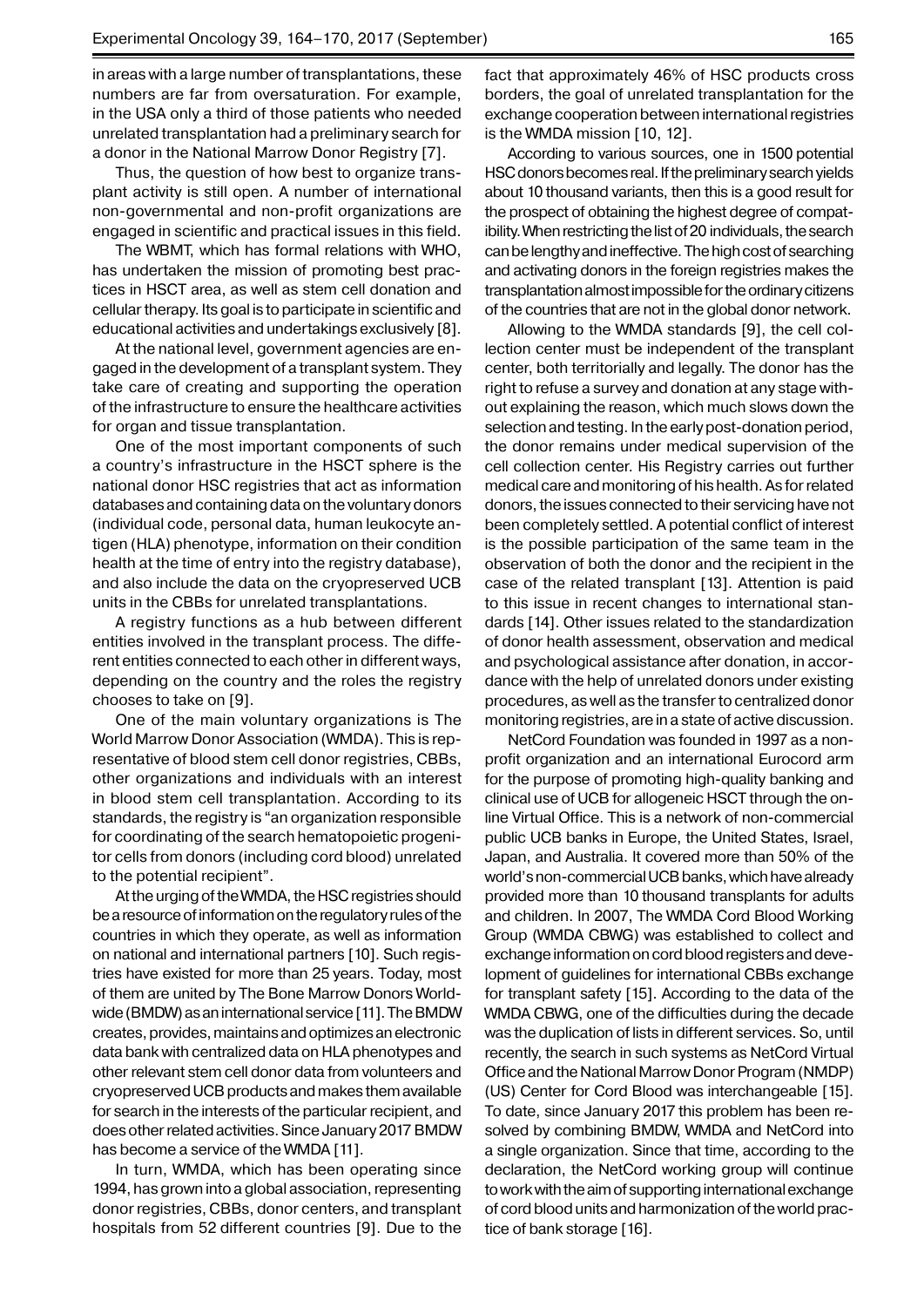Nowadays, UCB units can be quickly searched using a global computerized system that contains accredited banks from around the world. Search corresponds to WMDA guidelines.

Thus, today BMDW is the primary source of all HSC donors and cord blood units globally, and its holds over 30 million donors and over 700 thousand cord blood units from 98 registries and CBBs from 54 countries [11].

## **HSC SOURCES FOR TRANSPLANTATION**

The use of BM as a HSC graft has more than 50 years of history [17, 18]. During the period following the announcement of E. Donnall Thomas et al. (1975) about the first successes of such treatment of patients in the acute leukemia final stage, this source has been widely recognized as an effective immune and hematopoietic regenerator for serious diseases. Deficiency of donors, when it is necessary to maintain a high degree of histocompatibility of the donor-recipient pair, and also the invasiveness of the collection procedure, which is conducted under general anesthesia, stimulated an active search for new HSC sources. The procedure has complicating risks, including: the development of anemia, hypovolemia caused by large volumes of BM and blood extraction (in total up to 1500 liters depending on the weight of the donor), pain at the extraction site, bleeding, edema or nerve compression, perforation of the pelvic cavity or internal vessels, life-threatening cardiac or respiratory disorders, allergic reactions associated with general anesthesia [10, 19].

Another source— peripheral blood stem cells (PBSC), which today amounts to about 70% of all donations in unrelated conditions, also has a number of negative features associated primarily with the need to stimulate the ejection of stem cells into the PB. This is expressed in bone pain, nausea, vomiting, enlarged spleen, until it ruptures, insomnia, the appearance of flu-like symptoms, muscle pain. In addition, there is a danger of reactions at the venipuncture point, development of symptomatic citrate hypovolemia and hypocalcemia, and thrombocytopenia [10, 20–22]. Further research on the risks of development of early and late complications in PBSC donors continue, neoplastic processes including.

The general picture of the complications of donors confirms the need to apply strict criteria for the medical evaluation of candidates' suitability.

The UCB is an alternative to the adult donor hematopoietic tissue (BM or PBSC) for recipients who require transplantation in the absence of suitable donors.

The fact of HSC circulation in newborn PB was detected in the  $80<sup>th</sup>$  years of the twentieth century [23]. UCB early hematopoietic precursors have a number of ontogenetically determined characteristics, among which: increased proliferative potential relative to other adult hemopoietic tissue sources, as well as prolonged cell cycle, cellular signaling features, increased receptor sensitivity, ability to the autocrine growth factor producing [24].

Several first CBBs were established in the United States and Europe in the early 1990s [17]. After the first effective transplantation [25, 26], the number of such banks, as well as the using of stem cells from this source, has been increasing every year around the world [26–29]. Many studies have found that the frequency and degree of immune conflict in the graft-versus-host-disease form in case of UCB application are significantly lower than after BM transplantation [30–33]. In addition to the less stringent requirements for HLA compliance [34], the recipients of allogeneic UCB cells do not show an increased risk of the tumor relapse [28]. Presupposition for the formation of immunological tolerance is the neonatal nature of cells, including the absence of previous immunizations and activation of the lymphocytes by infectious agents. Increased (relative to the adult hematopoietic tissue donors) content of the non-activated immature lymphocytes, and the suppressor cells and a reduced monocyte amount with structures that determine their functional activity in intercellular immune responses (antigen-presenting structures, immune adhesion receptors, and others) are considered as features of the effector cells population composition. The disproportion of the mediator production, the sensitivity to them, and reduced cytotoxic reactivity are also signs of the functional immaturity of these immunocompetent cells [35, 36]. A major advantage in the use of cord blood is the possibility of having a frozen unit in the transplant center before the start of the conditioning regimen for the recipient [15].

To date, they are successfully used in the treatment of hematological, oncologic and other diseases (acute and chronic leukemia, myelodysplastic syndrome, congenital anemia (Fanconi anemia), solid tumors, hemoglobinopathies, severe combined immunodeficiencies, congenital metabolic abnormalities, autoimmune diseases). The spectrum of diseases is constantly expanding [37–39]. But, according to WBMT data, about 70% of all cases of UCB use as the source of allogeneic transplantation were in patients with leukemia, 16%— for non-cancerous diseases, 10%— for lymphoproliferative disorders, and only 1%— for solid tumors [4]. According to the NMDP (US) in 2010, 22% of allogeneic unrelated transplantations were carried out due to the use of the UCB itself. At the same time in children's practice such transplantation is more effective than transplantation from the PBSC donors, therefore they were used more often [40]. Thus, the development of UCB transplantation is the reason for the rapid growth of allogeneic unrelated transplantation in many ways.

According to E. Gluckman data (2014), about 30 thousand UCB units distributed worldwide for adults and children with severe hematological diseases [26]. With increasing practice of performed UCB transplantation, the unit selection criteria become more perfect. This contributes to the globalization of cooperation [41].

## **STANDARDIZATION IN THE FIELD RELATED TO THE UMBILICAL CORD BLOOD HEMOPOETIC STEM CELLS TRANSPLANTATION TECHNOLOGIES**

The need to develop international standards for collection, processing, testing, banking, selection and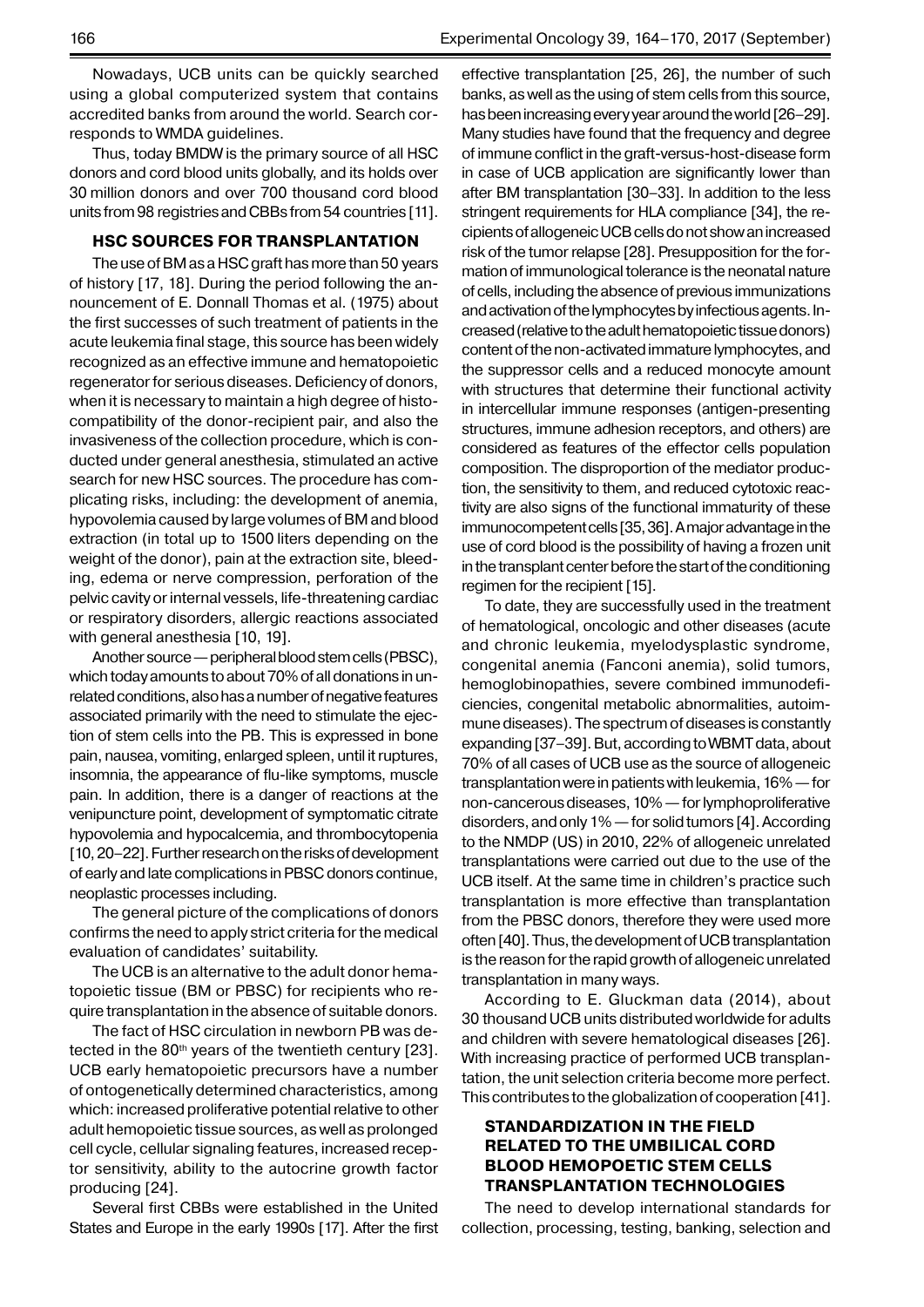release implementation manifested itself against the backdrop of the UCB transplantation growing role and the international exchange of its samples. Such standards were established by NetCord in partnership with the Foundation for the Accreditation of Cellular Therapy (FACT). Leading organizations in the field of transplantation have adopted these rules since 2001. These include the European Group for Blood and Marrow Transplantation (EBMT), American Society for Blood and Marrow Transplantation (ASBMT), International Society for Cellular Therapy (ISCT), WMDA, Joint Accreditation Committee of ISCT-Europe and EBMT (JACIE), Spanish National Transplant Organization (SNTO), Canadian Blood and Marrow Transplant Group (CBMTG).

Compliance with these standards for quality assurance, validation and efficiency is the basis for inspection in a formal accreditation procedure, taking into account the rules of good manufacturing practices of the regulatory authorities of the country in which the cell bank is located.

At the same time, developments in the direction of the processing procedure improving, as well as the characteristics of the material, continue today, given the imperfection of the sample quality, even in the accredited banks. This is due to significant variability and low levels of the cell content, as well as the level of their viability indices.

The development of knowledge in this area leads to the fact that new editions of the Standards are published approximately every three years. This allows them to comply with the latest developments and the requirements of high-quality banking [42].

Today there is the Sixth Edition NetCord-Fact International Standards for Cord Blood Collection, Banking, and Release for Administration [43]. In addition, the current standards of The American Association of Blood Banks (AABB) form the basis of its accreditation program [16]. Alliance for Harmonization of Cellular Therapy Accreditation (AHCTA) with its members also promotes quality in the specified field [44].

Thus, the harmonization of standards and the promotion of high-quality UCB units at the international level is due to the accreditation programs offered by WMDA, Netcord Foundation in cooperation with FACT and the AABB, which are members of the AHCTA [15]. Each of these programs regulates various aspects of UCB unrelated transplantation — from issues related to UCB banking and its release to focusing on registry operations.

#### **Some issues of providing unrelated transplants with UCB SAMPLES samples**

The provision of unrelated transplants with UCB HCS samples around the world is being done through nonprofit donor banks that are part of their international networks [15, 27, 29]. Most of the donor CBBs are in close connection with their national HSC registries. They enter international search systems through registration of the samples in a national database. The smaller part of banks are independent of the national registries, their databases either enter into international listings directly

or operate locally only [15, 45]. The transplant center receives extended information when sending a request for UCB samples to the system registry. The searching for the UCB unit provides fewer steps than for adult donor stem cells, because it is fully tested and all the necessary characteristics are provided already at the stage of including the unit in the search list. Due to the fact that the process does not require a clinical donor survey, in contrast to the processes in the collection of BM and PBSC, an emergency order can be performed in 1–2 days. Usually, it is 3–4 days after the notice. If additional viability tests or colony formation capacity are required, this period lasts up to 15 days [15].

There are no ethical or moral prejudices in connection with UCB banking. The units can be stored in the cryopreserved state for at least 20 years without harm to the viability of the cells [17]. The lack of a cell dose for the adult recipients is most likely a problem that is solved by conducting additional studies on double UCB transplantation. This method is especially popular in USA because of the cases of increased weight among the recipients. Also, the use of the reduced-intensity conditioning regimens for the transplantation in elderly patients reduces the request [17, 46, 47].

In fact, the financing and the targeted purpose for the use of banks they are divided into two categories: public and private. Public banks keep the UCB units for use in allogeneic unrelated transplantation programs and some limited types of research, while private banks focus on autologous or related applications. Family-directed banking can be useful for the families in whom an expected child has relatives who need the hematopoietic tissue transplant [48]. Some countries have public or private funding for storing the UCB units specifically for the families in which there is such a need, called "hybrid banking" [49, 50]. At the same time, the functioning of the public and private banks raises ethical and legal issues. The inadmissibility of the commercialization of the human body, control and equitable access to medical services are among the main problems [51–55]. Unconditional priority of altruistic donation of the UCB for interests of society over autologous private storage should be combined with detailed, accurate and timely information for the parents that takes into account all the pros and cons of these types of banking. Family members should receive detailed information about the therapeutic potential of the material and the realistic expectations of its use. It is necessary to realize that the expansion of private banks is a significant problem for the functioning of public volunteer banks, and, conversely, a generous gift in the form of donation can save the life of a needy person and does not have negative consequences for the donor [48, 56].

# **A look at the advantages and prospects of UCB banking in the context of the HSC transplant system OF UKRAINE**

According to the WHO definition, transplantation is an important global task. Such treatment should be perceived as a generally accessible "standard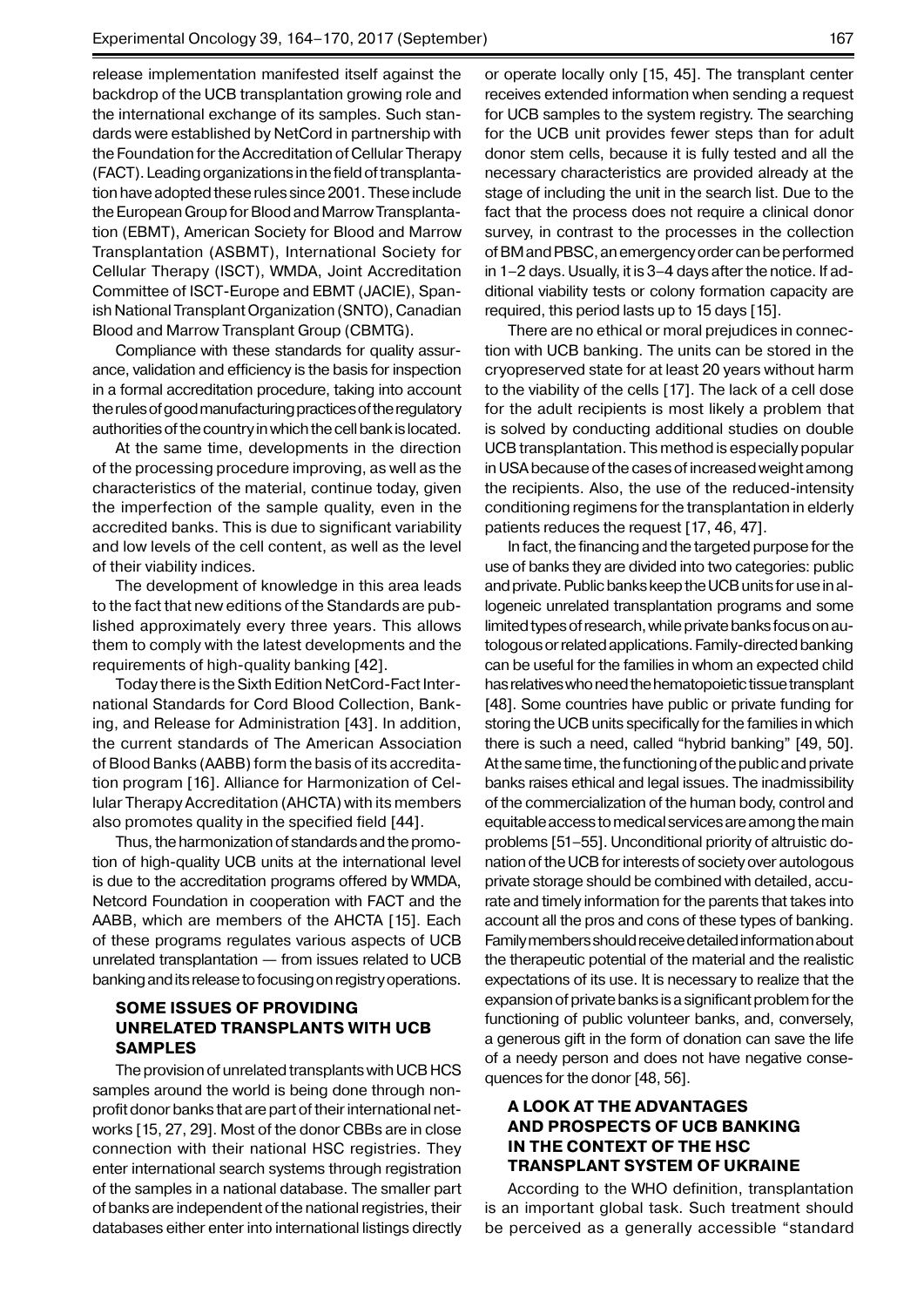In the opinion of Dr Luc Noël in charge of transplantation at WHO and a bioethics consultant at WHO Dr Dominique Martin: "The pursuit of national self-sufficiency in human material for transplantation is the collective responsibility of all citizens, inasmuch as they are necessary participants in the prevention and management of all diseases leading to the need for transplantation" [57].

It should be emphasized that HSCT is a vivid example of costly specialized medical care. In this regard, its widespread use was limited to high-income countries until recently. However, recently the situation has changed somewhat [1, 58]. The number of transplantations has increased worldwide, including through the use of an alternative donor material: HLA-matched unrelated donors and HLA-matched UCB cells, as well as increased use of mobilized stem hemopoietic cells of the PB [59]. In addition, such changes are due to the spread of transplantation technologies with the use of the allografts for elderly recipients against the background of successful clinical trials in such direction as conditioning with reduced intensity mode, as well as the use of either double HLA-mismatched UCB grafts or related HLA-haploidentical BM material [60–62].

Unfortunately, in Ukraine, with the existence of transplant centers with highly qualified teams, the introduction of unrelated transplantations to those patients who do not have an HLA-compatible donor-relative remains the biggest problem. Today, the high cost of searching for and activating donors in foreign registries for countries such as Ukraine that are not members of the WMDA makes transplantation inaccessible for most Ukrainian patients. In addition, the problem is the lack of a distinct legal regulation in this area.

According to economic and social indicators, profitable and realistic in the conditions of Ukraine through the creation of HSCT reserves is the introduction of the donor CBBs system for public use, with their state ownership. The reason for this conclusion, among other things, is the fact that this material is usually subject to disposal after childbirth along with the whole fetoplacental complex. The state's responsibility is to ensure the operation of such banks, to promote high unified quality of the product through international accreditation and standardization, with the guarantee of the entry of the national banks into international search systems through membership in the association of non-profit UCB banks. Alternatively, the introduction of a transitional model of hybrid banking on the basis of family banks, which already exist today in the field of private medicine in Ukraine, can serve as a matter for discussion. Storage of UCB units for allogeneic transplantation in such banks is possible only when international standardization of samples is performed. After restoring economic indicators, a model of a state bank with partial preservation of samples for family use would be useful for Ukraine, provided that they are available to patients who are not related to the donor family. Such banks today have priority in some states [48, 56, 63]. Therefore, the creation of a network of donor CBBs in Ukraine is quite feasible, taking into account the experience and development of specialized research institutes of our country in this direction.

Practice shows that a thorough analysis of the experience of transplantation failures and successes promotes progress in this area of activity [2]. There are all prerequisites of historical, professional and economic nature for the development of the transplantation system of hematopoietic tissue in Ukraine. Thus, the scientific literature of the 70–80s of the 20th century covers the history of transplantation in our country [64–66]. These data, most likely, unfortunately, were not taken into account in a global analysis of all transplantation activities conducted recently for the WBMT [2]. In addition, Ukraine has strong scientific traditions and schools in the field of cryopreservation of hemopoietic tissue, including the experience of creation and functioning of cryobanks [67, 68]. Preconditions of an economic nature allow us to hope for Ukraine's exit from the cohort of countries with low macroeconomic indicators. Although the gross national income per person in Ukraine still remains very low due to various reasons and accounts for only 20% of the average for the EU, the economy shows the desired signs of recovery [69]. The cost of providing samples at the national level and the proper degree of self-sufficiency in this sense requires careful calculations, but it is already clear that the cost price of such a sample for the Ukrainian consumer will be significantly lower compared to the international exchange of samples originating from countries with highly developed economies. Although it should be borne in mind that the inclusion of the bank in the international exchange of samples contributes to their economic profitability [70]. In general, the lowtemperature banks of donor UCB hematopoietic tissue are a real chance of obtaining a non-related graft, primarily for use in a hematology clinic.

#### **CONCLUSION**

Thus, the problem of providing transplant centers with sufficient and suitable stocks for clinical use is being solved by creating a register of prospective donors of the BM or PBSC, as well as the UCB cryobanks. Given the financial feasibility, the existing advantages of the cord blood over other sources of HSC, a network of donor cryobanks with state ownership and a national registry of HLA-type units is necessary for the establishment in Ukraine. Creation of hybrid models of banks, including both samples for private storage, and units donated for public needs, is a problem for discussion. Bank regulation should be carried out based on public information discussion within attracting a wide range of specialists with giving priority to the public interest. This will contribute, first, to the correct national regulation of activities in this area, and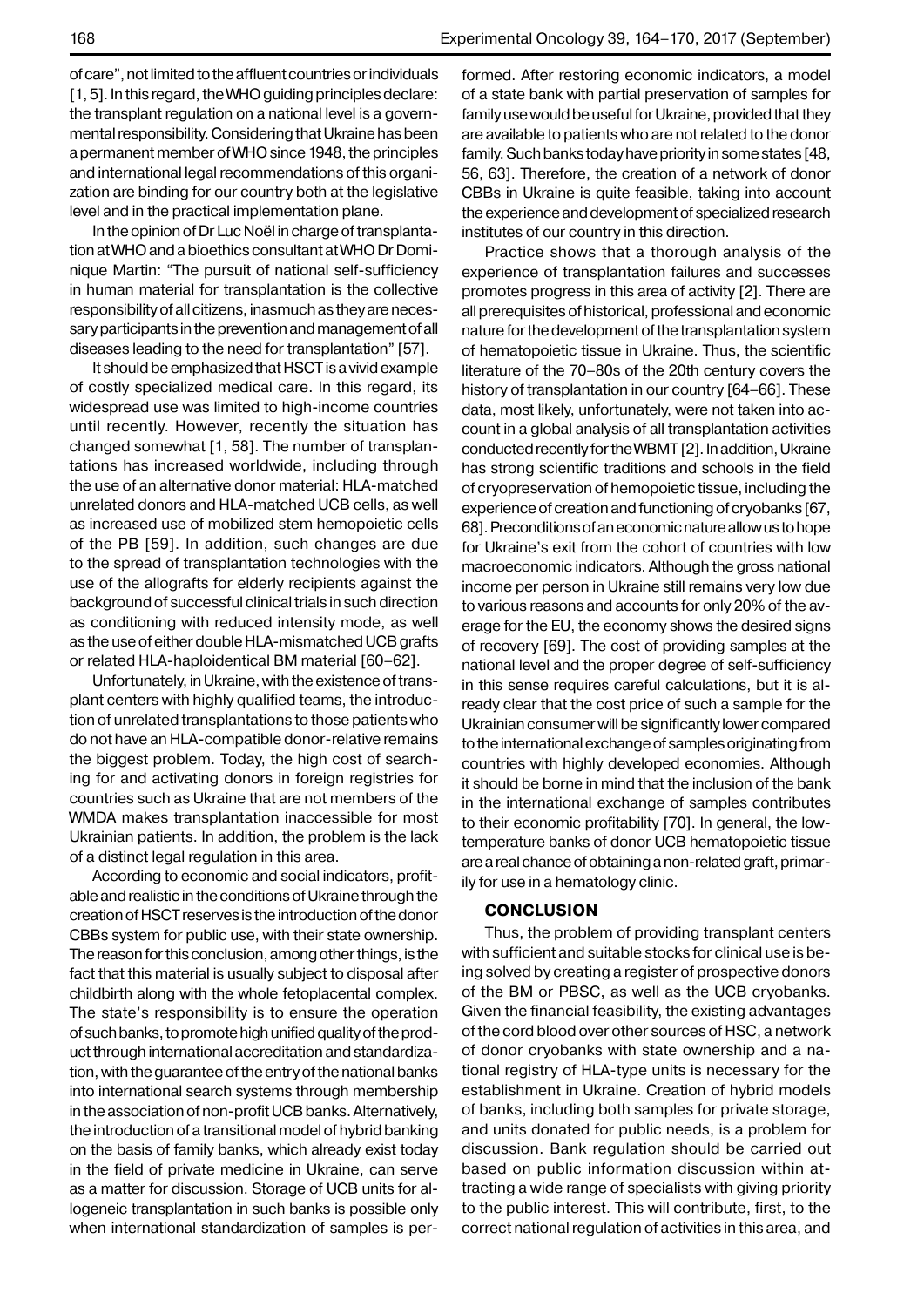second, to the process of international accreditation. In general, the introduction of the method into clinical practice depends entirely on the state care and financing of the program for hemopoietic cell transplantation.

#### **REFERENCES**

**1.** Gratwohl A, Baldomero H, Gratwohl M, *et al*. Worldwide Network of Blood and Marrow Transplantation (WBMT). Quantitative and qualitative differences in use and trends of hematopoietic stem cell transplantation: a Global Observational Study. Haematologica 2013; **98**: 1282–90.

**2.** Gratwohl A, Pasquini MC, Aljurf M, *et al*. One million haemopoietic stem-cell transplants: a retrospective observational study. Lancet Haematol 2015; **2**: e91–100.

3. Health Resources and Services Administration: U.S. Department of Health and Human Services. Available at https://bloodcell.transplant.hrsa.gov/research. Accessed July 18, 2017.

**4.** Niederwieser D, Baldomero H, Szer J, *et al.* Worldwide Network of Blood and Marrow Transplantation (WBMT) Hematopoietic stem cell transplantation activity worldwide in 2012 and a SWOT analysis of the Worldwide Network for Blood and Marrow Transplantation Group including the global survey. Bone Marrow Transplant 2016; **51**: 778–85.

5. World Health Organization. WHO guiding principles on human cell, tissue and organ transplantation. Transplantation 2010; **90**: 229–33.

**6.** White SL, Hirth R, Mahíllo B, *et al*. The global diffusion of organ transplantation: trends, drivers and policy implications. Bull World Health Organ 2014; **92**: 826–35.

**7.** Copelan E. HSCT: navigating the journey ahead. Lancet Haematol 2015; **2**: e83–4.

8. Worldwide Network for Blood and Marrow Transplantation.Available at http://www.wbmt.org. Accessed July 18, 2017.

9. World Marrow Donor Association. Available at https://www.wmda.info/professionals. Accessed July 18, 2017.

**10.** Lown RN, Philippe J, Navarro W, *et al.* Unrelated adult stem cell donor medical suitability: recommendations from the World Marrow Donor Association Clinical Working Group Committee. Bone Marrow Transplant 2014; **49**: 880–6.

11. Bone Marrow Donors Worldwide. Available at https://www.bmdw.org/bmdw/about-bmdw. Accessed July 14, 2017.

**12.** Petersdorf EW. The World Marrow Donor Association: 20 years of international collaboration for the support of unrelated donor and cord blood hematopoietic cell transplantation. Bone Marrow Transplant 2010; **45**: 807–10.

**13.** Anthias C, van Walraven SM, Sørensen BS, *et al.* Related hematopoietic cell donor care: is there a role for unrelated donor registries? Bone Marrow Transplant 2015; **50**: 637–41.

14. Joint Accreditation Committee-ISCT & EBMT. International standards for cellular therapy product collection processing and adminstration. 5<sup>th</sup> edition. Available at http:// www.jacie.org. Accessed July 20, 2017.

**15.** Welte K, Foeken L, Gluckman E, Navarrete C. International exchange of cord blood units: the registry aspects. Bone Marrow Transplantation 2010; **45**: 825–31.

16. NetCord. Available at http://www.netcord.org. Accessed July 20, 2017.

**17.** Ballen KK, Gluckman E, Broxmeyer HE. Umbilical cord blood transplantation: the first 25 years and beyond. Blood 2013; **122**: 491–8.

**18.** Appelbaum FR. Hematopoietic cell transplantation at 50. N Engl J Med 2007; **357**: 1472–5.

**19.** Lown RN, Shaw BE. 'First do no harm': where do we stand on unrelated hematopoietic cell donor safety? Expert Rev Hematol 2012; **5**: 249–52.

**20.** Tulpule S, Shaw BE, Makoni P, *et al.* Severe allergic reaction with anaphylaxis to G-CSF (lenograstim) in a healthy donor. Bone Marrow Transplant 2009; **44**: 129–30.

**21.** Holig K, Kramer M, Kroschinsky F, *et al*. Safety and efficacy of hematopoietic stem cell collection from mobilized peripheral blood in unrelated volunteers: 12 years of singlecenter experience in 3928 donors. Blood 2009; **114**: 3757–63.

**22.** Nagler A, Korenstein-Ilan A, Amiel A, Avivi L. Granulocyte colony-stimulating factor generates epigenetic and genetic alterations in lymphocytes of normal volunteer donors of stem cells. Exp Hematol 2004; **32**: 122–30.

**23.** Broxmeyer HE, Douglas GW, Hangoc G, *et al.* Human umbilical cord blood as a potential source of transplantable hematopoietic stem/progenitor cells. Proc Natl Acad Sci USA 1989; **86**: 3828–32.

**24.** Broxmeyer HE. Insights into the biology of cord blood stem/progenitor cells. Cell Prolif 2011; **44**: 55–9.

**25.** Gluckman E, Broxmeyer HA, Auerbach AD, *et al.* Hematopoietic reconstitution in a patient with Fanconi's anemia by means of umbilical cord blood from an HLA-identical sibling. N Engl J Med 1989; **321**: 1174–8.

**26.** Gluckman E. Foreword. In: Stavropoulos-Giokas C, Charron D, Navarrete C, *eds*. Cord Blood Stem Cells Medicine. Academic Press. Elsevier Inc, 2015: xvii.

**27.** Katz G. Cord blood banking in France: Reorganizing the national network. Transfusion and Apheresis Science 2010; **42**: 307–16.

**28.** Rocha V, Cornish J, Sievers EL, *et al.* Comparison of outcomes of unrelated bone marrow and umbilical cord blood transplants in children with acute leukemia. Blood 2001; **97**: 2962–71.

**29.** Petrini C. European regulations on cord blood banking: an overview. Transfusion 2012; **52**: 668–79.

**30.** Wagner JE, Gluckman E. Umbilical cord blood transplantation: the first 20 years. Semin Hematol 2010; **47**: 3–12.

**31.** Gluckman E, Rocha V, Boyer-Chammard A, *et al.* Eurocord Transplant Group and the European Blood and Marrow Transplantation Group. Outcome of cord-blood transplantation from related and unrelated donors. N Engl J Med 1997; **337**: 373–81.

**32.** Gluckman E, Ruggeri A, Volt F, *et al*. Milestones in umbilical cord blood transplantation. Br J Haematol 2011; **154**: 441–7.

**33.** Rubinstein P, Carrier C, Scaradavou A, *et al.* Outcomes among 562 recipients of placental-blood transplants from unrelated donors. N Engl J Med 1998; **339**: 1565–77.

**34.** Caillat-Zucman S, Le Deist F, Haddad E, *et al.* Impact of HLA matching on outcome of hematopoietic stem cell transplantation in children with inherited diseases: a single-center comparative analysis of genoidentical, haploidentical or unrelated donors. Bone Marrow Transplant 2004; **33**: 1089–95.

**35.** Harris DT, Schumacher MJ, Locascio J, *et al.* Phenotypic and functional immaturity of human umbilical cord blood T lymphocytes. Proc Natl Acad Sci USA 1992; **89**: 10006–10.

**36.** Goltsev AN, Kalinichenko TA. Human umbilical cord blood as a sourse of hemopoietic cells for clinical application. Part II. Nature of hemopoietic potential. Probl Cryobiol 1998; **3**: 3–21.

**37.** Barker JN. How I treat: the selection and acquisition of unrelated cord blood grafts. Blood 2011; **117**: 2332–9.

**38.** Prasad VK, Mendizabal A, Parikh SH, *et al.* Unrelated donor umbilical cord blood transplantation for inherited meta